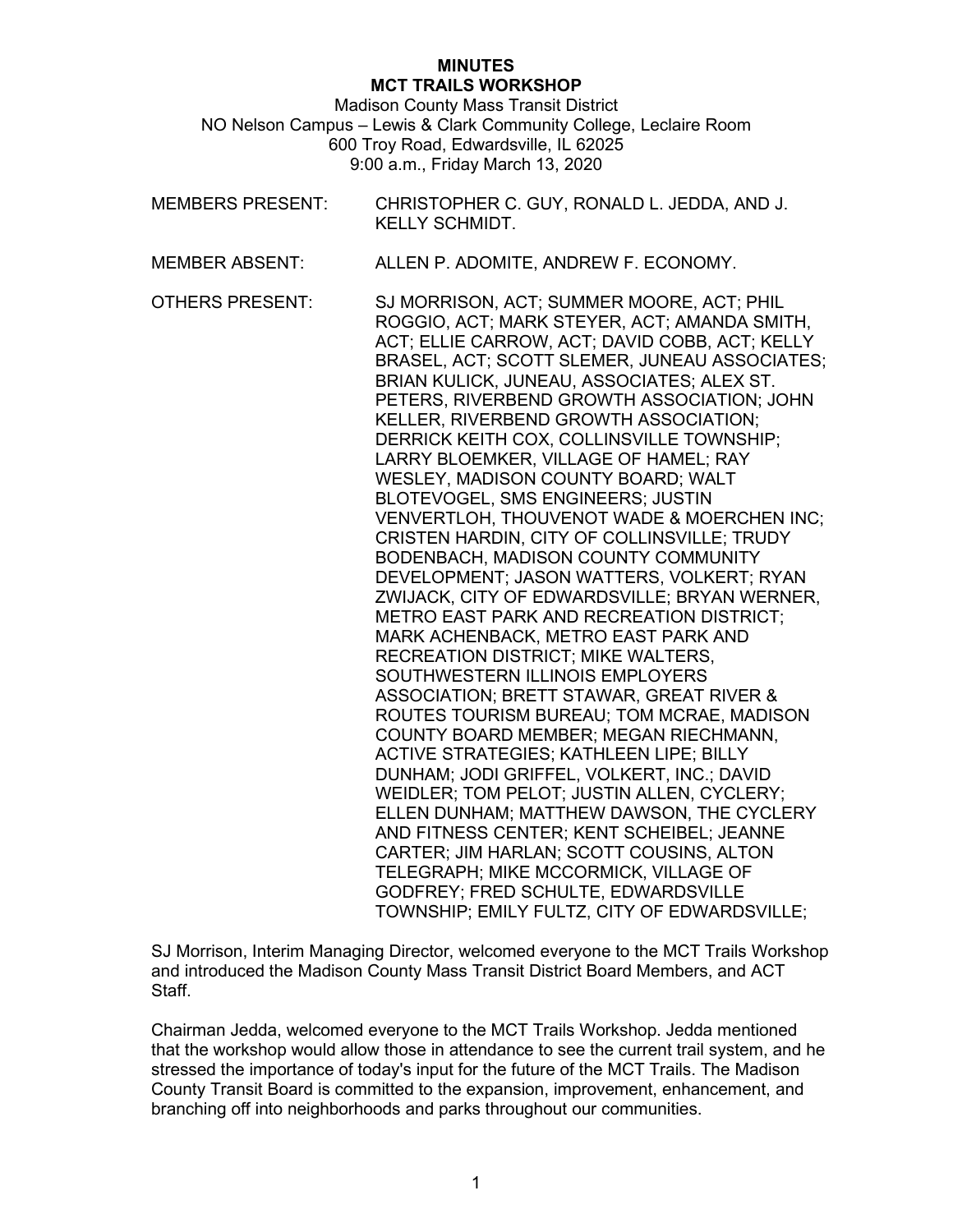SJ Morrison stated the workshop intention was to engage stakeholders, elected officials, business leaders, community members, and decision-makers to help us expand and enhance our trails by reaching our neighborhoods, parks, and commercial areas throughout Madison County. To think, "the first mile, the last mile."

SJ Morrison commenced with the presentation focusing on where we've been, where we are, and where we're going.

SJ Morrison invited the attendees to present public comments.

Kent Scheibel addressed the trail workshop with a suggested enhancement to place sculptures along the trails. The sculptures would not have to be a permanent fixture, maybe something that is rotated periodically with advertisement and news releases. The people would be drawn to the area not just for trail usage but nationally for sculptures. The economy would be improved by the need for bed and breakfast, hotels, eateries, and adding tourism opportunities such as bicycle rentals for all mobility types. The artist could submit an entry fee along with photographs to be juried, the artist selected would receive a stipend from the submission fee, and a percentage of the sales could be put towards the community, trails, and program. The local artist, colleges, and volunteers would be willing to participate in setting up the program.

Bryan Werner the Executive Director of Metro East Parks and Recreation District mentioned the MEPRD grant program which allows partnership with other public entities to improve parks, building trails, expand recreation, and amenities through a one-tenth percent sales tax approved by Madison and St. Clair County, Illinois voters in November of 2000. The funds, fifty percent is retained by MEPRD and the other fifty percent is distributed back to the respective Counties. MEPRD committed \$2,000,000 to the MEPRD Park and Trail Grant Program. A MEPRD Community Planning Grant Program allocates \$300,000 of grant funding for parks/greenway master planning and bicycle/pedestrian master planning. The physical location of the facility is at the Schoolhouse Trailhead and throughout the week the parking is overflowing onto the street, and other businesses parking lots. They often receive high-level praise from avid cyclist from other states and around the world daily. Some regulars come daily, some once a week, and some once a year but they travel a good distance to the MCT Trails.

SJ Morrison stated that MEPRD has been a crucial partner in facilitating the construction of the trails, MEPRD is an incredible advantage to Madison County to have MEPRD to come along communities, public bodies, to assist with grant funding.

Mike Walters with Southwestern Illinois Employers Association mentioned his past discretions with the bike trails considering them to be a waste of money. As time progressed, he noticed the bike paths assisted the community and attracted tourism. The trails bring people together, and he encouraged the naysayers to get out and have discussions with the trail users. The money spent is a better return on our values and urges people to get out and talk about the significance of trails.

Brett Stawar with The Great River & Routes Tourism Bureau encourages the expansions and to evolve the private sector for the expansion of tourism to our area. Brett recommends parcels of land for shops and repairs along the trails. Also, taking an inclusive stance for a sense of community instead of a hands-on approach.

Tom Pelot, trail user and resident of Godfrey, expressed that the trail is a multi-purpose trail. He suggested extending the Vadalabene Trail along the Hopp Hollow Road extending from Blue Pool to Mullins Lane in Godfrey. This stretch of level land was used during the Civil War to transport the deceased to the now Confederate Cemetery on Rozier Street. This would provide a level trail for the elderly and the children to enjoy